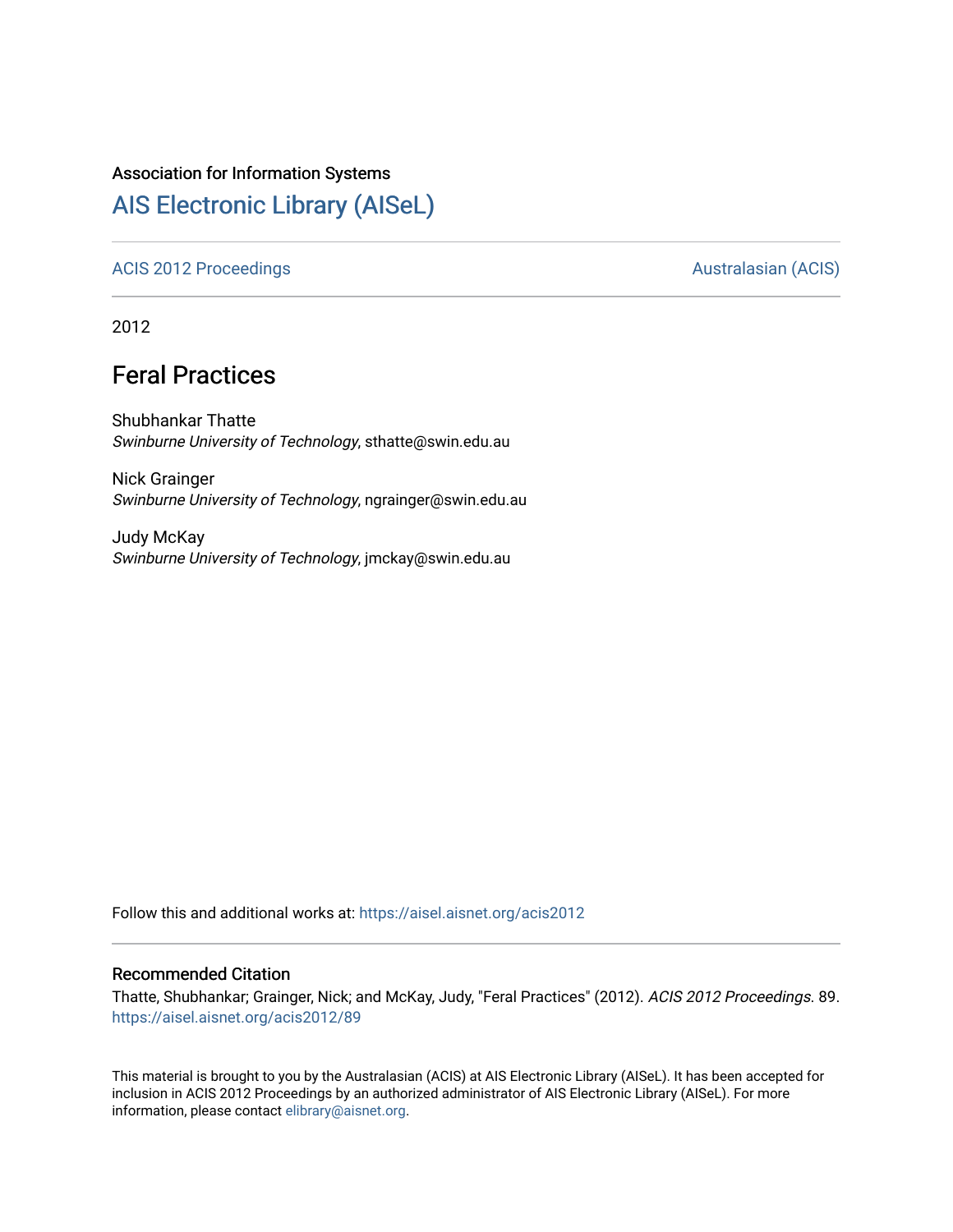## **Feral Practices**

Shubhankar Thatte Nick Grainger Judy McKay Faculty of Information and Communication Technologies Swinburne University of Technology Melbourne, Victoria Email: sthatte@swin.edu.au ngrainger@swin.edu.au jmckay@swin.edu.au

#### **Abstract**

*In this paper we introduce the concept of feral practices which we define as the usage of information technology which deviates from the standard organizational norms and which exists beyond the control and/or knowledge of the organizational IT management. We argue towards using a 'practice' perspective in understanding noncompliant IT practices where we suggest a greater emphasis on usage of IT artifacts rather than the artifacts itself. We also outline a scope of feral practices by clarifying some of the concepts associated with the phenomenon. We propose a model based on the Merton's Theory of Anomie, which seeks to explain why feral practices come about and what are the technological and social influences and supporting factors which lead to this phenomenon. This study thus intends to build a conceptual base for future studies on feral practices by providing a holistic view on the phenomenon and also identify directions for future research.* 

**Keywords:** Feral Practices, Feral Systems, Shadow Systems, Merton's Theory of Anomie, Deviance

#### **INTRODUCTION**

Billy Blogs, a sales executive in HappySales, always carries his company's iPad with him during his client meetings. He uses an online app to take orders from customers. The catch is that this application has not been sanctioned for use by the corporate IT department, who has laid down strict policies in terms of what software applications employees are allowed to use in the organization. What is more, the company Billy works for employs around ten sales professionals who use various different apps to take customer orders. The data gathered by each is not shared across the sales team and resides on everyone's own personal storage space. The company currently struggles to generate accurate numbers for the total orders that are being placed and hence struggles to meet the deadlines on time. In a different part of the world, Yosemite Sam, a project manager in TronixSoft, struggling to maintain collaboration and coordination in his team of twenty engineers with the available IT resources supplied by the company, decides to sign them up onto Flowdock, a cloud-based group communication tool. This nifty tool enables the engineers to share technical/functional documents and design outlines and create discussion groups to share technical knowledge and best practices and also keeps the team informed of any major project level changes by sending instant notifications. The team benefits immensely and delivers a large project on time. While Yosemite's team continues to derive benefits from the tool, the rest of the organization is oblivious of the tool and the benefits offered by it. But the CIO of TronixSoft is particularly concerned with the security and confidentiality of the data that is being put onto these cloud based applications and has a policy against employees storing organization data outside the company's firewall.

Both the examples described above, though seemingly different, share two common themes. Firstly, both the practices, while innovative and of benefit to individuals and groups, are actually having negative impacts on the organization, and would most likely be breaking or deviating from organizational norms with regards to acceptable IT usage. Secondly, these practices could be seen as being conducted outside the knowledge and/or control of organizational IT management. In the first example, there seems to be a clear issue with respect to data integration as data is being stored in disparate locations. Also there might be an issue regarding the maintenance of confidentiality of customer and organizational data as the applications being used might not have adequate security safeguards. While in the second example, very crucial organizational documents are being stored on a public website, which might not only have issues in terms confidentiality of organizational data but also in terms of protecting the intellectual property (IP) of the organization. Moreover the benefits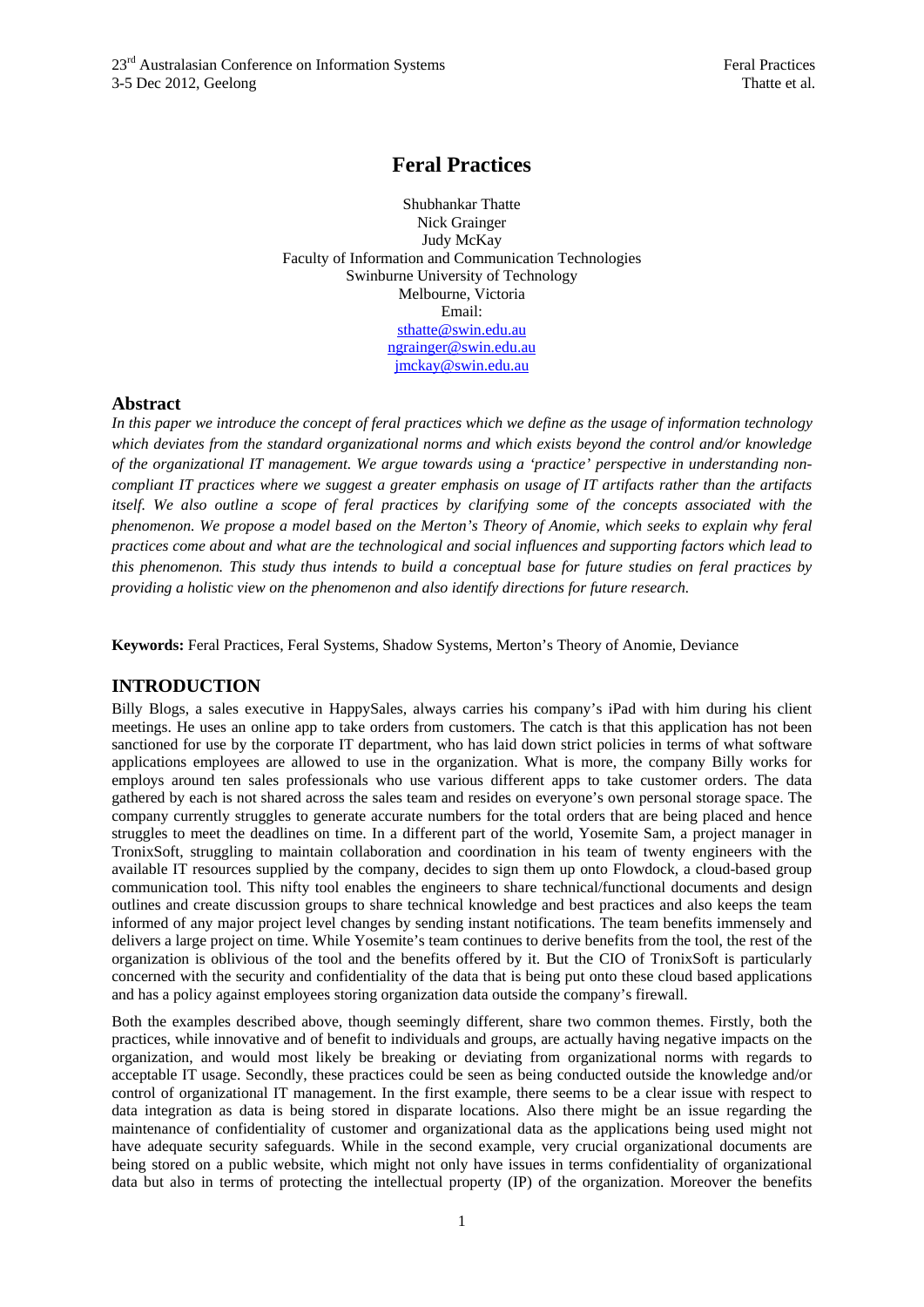gained from the tool are being restricted to a specific part of the organization and are not being shared with the rest who could potentially benefit from the collaborating capabilities of the tool. These types of end-user IT practices are what we call *Feral Practices,* which can be defined as the usage of information technology that deviates from the standard organizational norms and which exists beyond the control and/or knowledge of the organizational IT management.

Feral practices are certainly not new to the organizational IT landscape. From the early years of personal computers and user-friendly productivity tools (such as Microsoft Excel, Word) to the latest technology paradigm (which includes mobile computing, cloud computing, web 2.0, etc), studies have shown that end users seem to have found ways to circumvent organizational IT policies and procedures (King 2012; Markus 1983). But with IT becoming more pervasive, user friendly, consumer-oriented and relatively cheap, there seems to have been a greater surge in these practices in organizations. According to the latest study by Gartner as quoted by King (2012), in the next three years, '35% of the enterprise IT expenditures will happen outside of the corporate IT budget' while King (2012) citing a study by PricewaterhouseCoopers (PwC), has suggested that in the 100 top-performing companies, IT controlled less than 50% of the corporate IT expenditures. These statistics seem to suggest that business units and end-users are increasingly gaining control over their own IT needs by deciding what applications they want, and either buying the required software or building their own. This might further suggest that feral practices will continue to gain ground in organizations as control seems to have shifted from the corporate IT department to end-users who now appear to be demanding more control over the applications and devices they want to use in their routine work. But on the other hand the IT department is still seen as the unit that has a responsibility to ensure that none of these end-user initiatives pose any harm to the organization. As organizations struggle to find ways to effectively manage feral practices it is imperative that the IT management understand why these practices originate and what technology and social influences drive some of the feral practices, in order that they can then establish better policies and management strategies.

The objective of this paper is thus to firstly introduce the concept of feral practices, to subsequently develop a framework which explains why feral practices originate, and what are some of the technological as well as social influences which promote this phenomenon. This paper makes a significant theoretical and practical contribution. Theoretically, this study takes a 'practice' view of the end user feral initiatives (as discussed in the above examples) as compared to current studies that focus primarily on the systems that result from feral practices. This study thus intends to provide a new perspective on the non-compliant IT behaviors of end users and thus provides relevant arguments to support the practice view taken in this paper. This paper also integrates the technological and social influences provided by the previous studies into a single framework which provides insights into why feral practices come about and how these influences play a part in promoting the noncompliant behavior. None of the existing studies have taken such a comprehensive view on feral practices. The practical contribution of this paper is derived from the generation of greater understanding of a ubiquitous, but seemingly un-discussed and under-researched phenomenon. We thus see that this paper makes a significant contribution as it sets out a clear direction for future research by clarifying important concepts related to these practices and identifying areas which could be explored in the future, thus resulting in building theoretical and practical knowledge in this domain.

This paper is structured as follows: in the next section we briefly discuss feral practices and explain certain concepts associated with these practices. We then explore the technological and social influences behind feral practices by using Merton's theory of Anomie (1938). In the final section we identify future directions and potential contributions of this research.

### **FERAL PRACTICES – DEFINITION**

Feral practices can be broadly defined as usage of information technology which deviates from organizational norms and exists beyond the control and/or knowledge of the organizational IT management. In the definition, *norms* are defined as the "boundaries between prescribed and proscribed behaviors in a particular institutional setting" (Dubin 1959, p149) which delineate the "range of what people subject to the particular institution are normatively expected to believe and to do" (Merton 1959, p178). Cloward and Ohlin (1960, p236) further suggest that the purpose of norms is to "delineate boundaries between legitimate and illegitimate practices". *Control* here is defined as the process, through which organizational management influences the behavior and output of the employees through mechanisms such as authority, social structure, technology and culture (Finnegan and Longaigh 2002; Orlikowski 1991). Feral practices thus can be tagged as illegitimate practices which thrive in organizational units where few controls and restraints exist to regulate them.

The adjective feral comes from the term *Feral Systems* (Behrens 2009; Kerr and Houghton 2008; Kerr et al. 2007) which are information systems that are not a part of the accepted information technology infrastructure and that are designed to circumvent official information systems and 'systemic' procedures (Kerr and Houghton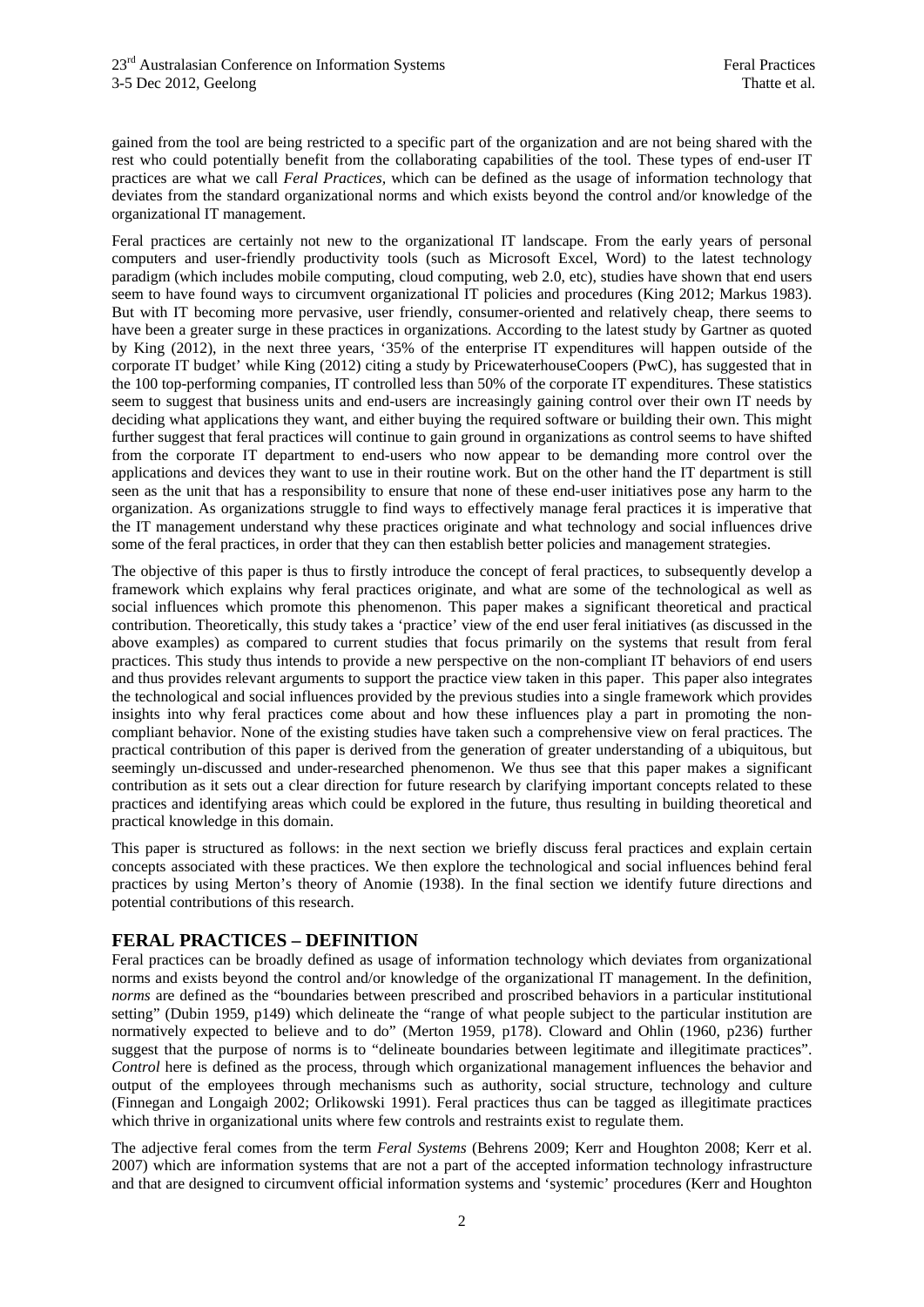2008, p484). Feral systems have also been referred to as "Shadow Systems" (Behrens 2009; Behrens and Sedera 2004) or "Shadow IT" (King 2012) and "Workaround Systems" (Behrens 2009). While there might be subtle differences in the definitions of these terms, a characteristic shared by these definitions is that they are designed to circumvent the official systems and organizational procedures.

In this study we prefer to use the term Feral Practices rather than Feral Systems. Reckwitz (2002, p250) defines practices as routinized or patterned behaviors not only comprising of bodily activities but also mental activities of "understanding, knowing how and desiring". Practices are thus said to involve use of objects in specific ways (Reckwitz 2002). We intend to make a conceptual shift to feral practices because, firstly we perceive *ferality* is more specifically associated with the usage of the information system rather than the system and the feral system is seen as an outcome of the feral practice i.e. the system acquires feral properties due to the way it is designed and used. Thus feral practices not only involve the information system but also the specific usage of the system thereby enabling us to take a broader perspective on these non-compliant IT behaviors. Secondly taking a practice perspective, not only allows us to study information systems that reside outside the organizational IT infrastructure but also systems which are part of the infrastructure but which are used in a feral manner. This is specifically important in the context of the latest technological landscape involving consumerization of IT, BYOD, as the boundaries between an official and unofficial systems (or between systems residing within and outside the organizational IT infrastructure) have become blurred and the focus has mostly shifted towards regulating the usage of the IT artifacts by the end users to prevent violation of organizational norms. Finally, as evident from the definition of the term *practice*, the practice perspective not only provides us with an appropriate lens to analyze specific usage behaviors but also to understand the perceptions of the end-users who engage in those behaviors and account for the social contextual influences behind them (Orlikowski 2000; Reckwitz 2002; Schatzki 2000). A similar line of thought has been adopted by studies on workarounds where the focus is more on the specific usage of technology rather than the technological artifacts (Azad and King 2008; Azad and King 2011; Ferneley and Sobreperez 2006; Kobayashi et al. 2005; Koopman and Hoffman 2003).

#### **FERAL PRACTICES – SCOPE**

In the previous section we offered a fairly broad definition of feral practices. There is a tendency to regard these practices as negative, malicious, and thus potentially damaging to the organization. However, it is also important to consider whether these practices can be considered innovative, whether feral practices offer any benefits to an organization, and further, the status of the norms they are seen as violating. It currently appears very few studies have explicitly tried to answer these questions with regards to these non-compliant IT practices. Hence it appears that the scope of these practices is not very clear as presented in these studies. In this section we thus intend to define the scope of feral practices by attempting to answer these questions so as to develop greater clarity on these practices.

The concept of 'reference group' is important to understanding norms, as it is used to refer to the social group to which the norms apply (Warren 2003). It appears that there are two levels of reference groups that previous studies seem to suggest: firstly, the overall organizational management responsible for developing organizational-level norms regarding the general conduct of employees specifically related to the usage of IT in organizations, and secondly, the department or work group that is responsible for developing specific work related norms specific to the department or work group. Organizational level norms might be said to set expectations regarding issues such as data security, privacy, conduct regarding ethical use of social media etc while departmental or work-group level norms might be said to set the expectations regarding the roles and responsibilities of employees in the specific workgroup and specific workflows that need to be followed for conducting those roles and responsibilities involving the use of IT. Practices regarding IT can then be classified in a 2x2 matrix according to whether or not they follow or deviate from norms at either the organizational or work group level (see Figure 1 below). IT use can either comply at both levels (see  $(1)$  in Figure 1 below), or fail to comply with one or both sets of norms. Feral practices can thus be said to fall into three quadrants (2, 3, 4). In the case of (2) in Figure 1, practices follow work related norms but deviate from organizational norms. Behrens (2009) gives an example where academic staff of a university developed a system to circumvent the official system implemented by the higher organizational management. This system was considered feral by the organizational management and corporate IT as it contravened organizational rules and policies, but was considered essential for conducting routine tasks for the academic staff of the organization. In (3), practices follow organizational norms but deviate from the work related norms. For instance, consider a case where financial accountants store budget and forecast data in an excel spreadsheet rather than entering it into the corporate financial system**.** While organization management may not have any reservations about storing the data in the excel format, the finance department mandates the storage of the data in the finance system for reporting purposes**.** Thus this practice might be seen to be complying with the organizational norms but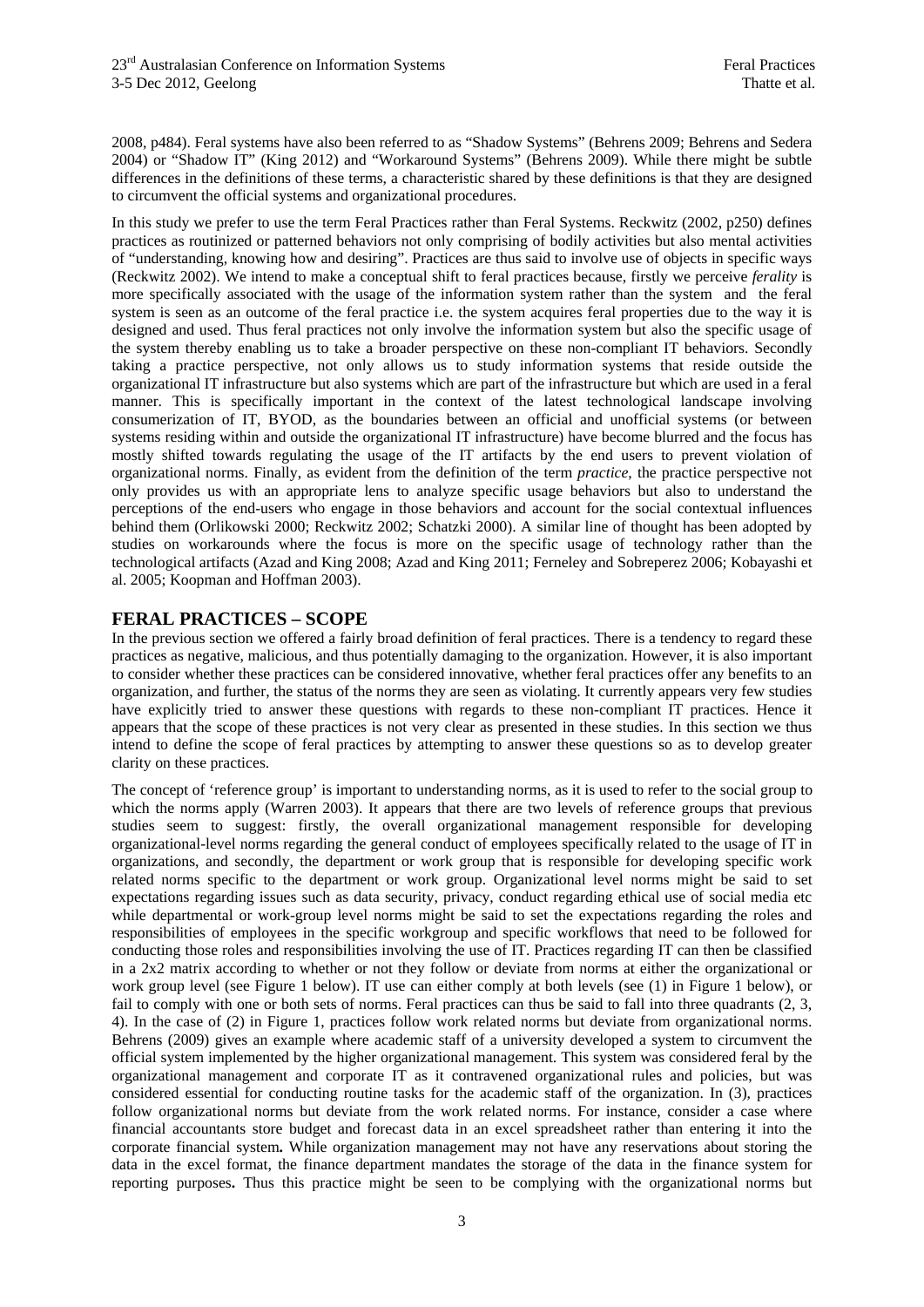violating the work related norms of the department. Finally in (4), are practices that deviate from both organizational and work-related norms. Markus (1983), in her study, shows how divisional accountants sabotaged a Financial Information System (FIS) in order to compete for power with the corporate accountants. By sabotaging the system, the divisional accountants not only tried to undermine the organizational policies but also tried to undermine the formal responsibilities of the organizational accountants.



Work Related Norms



While the tendency may be to regard feral practices in a negative light, it could also be asked if they are a source of innovation. Studies on innovation seem to suggest that practices can be considered innovative only if there is an element of newness in them for the adopting unit (a person, group, department or an organization) (Damanpour 1991; Downs and Mohr 1976; Downs and Mohr 1979; Slappendel 1996). We perceive that all feral practices may not be conceived as innovative i.e. despite the fact the behavior involved deviates from the norm, there might not be any element of newness in it for the adopting unit. For instance end-users developing parallel systems which replicate the functionality of a formal system cannot be seen as innovative as it may not be offering anything new to the adopting unit. But even if a feral practice is perceived as innovative by an adopting unit it might not be perceived to be so by the reference group (in the situation where the reference group and adopting unit are separate entities).

Furthermore with regards to whether feral practices are beneficial to an organization, current studies seem to have highlighted both the benefits and risks associated with feral practices. On one hand studies by Behrens and Sedera (2004); Kerr et al. (2007), have pointed to the risks that some of feral initiatives hold for an organization in terms of issues relating to data redundancy, data integrity, confidentiality etc. On the other hand studies by Behrens (2009), Ferneley and Sobreperez (2006); King (2012) have suggested that some of the feral practices are essential and potentially beneficial for the organization's interests. Furthermore, feral practices classified as innovative could be further classified as beneficial or potentially risky as well. For instance Yosemite Sam's initiative of setting up a way of enhancing collaboration within the team can be considered as innovative as well as beneficial from the work group perspective as not only was he able to devise a new way of achieving collaboration but was also able to lead the project to a successful completion. But at the same time adopting more of an organizational perspective, Sam's initiative could be seen as potentially risky as there is a potential threat to the intellectual property of the company being stolen as the sensitive data is being stored outside the company's firewall. The element of risk and threat thus brings to the fore the issue of whether certain feral practices may be regarded as malicious. We suggest that feral practices may or may not be malicious (i.e. conducted with the deliberate intent to cause harm to the organization or group or specific individual), but for our research we do not intend to include any malicious acts in the scope of feral practices. Thus feral practices might be seen as acts that deviate from the norms of organization (overall organizational management or work group) which are possibly innovative or creative but not malicious.

#### **CONDITIONS FOR FERAL PRACTICES**

Previous studies on feral systems have proposed several technological and social influences to account for deviance from overall organizational management or work group norms. In this section we argue that the structure of an organization exerts an overarching influence on deviance in feral practices through several technological and social influences as suggested by previous studies exploring non-compliant IT practices. To demonstrate this we use the Theory of Anomie proposed by Merton (1938) that has suggested how social structure promotes deviance in certain societies leading to a state of normlessness or 'social disequilibrium'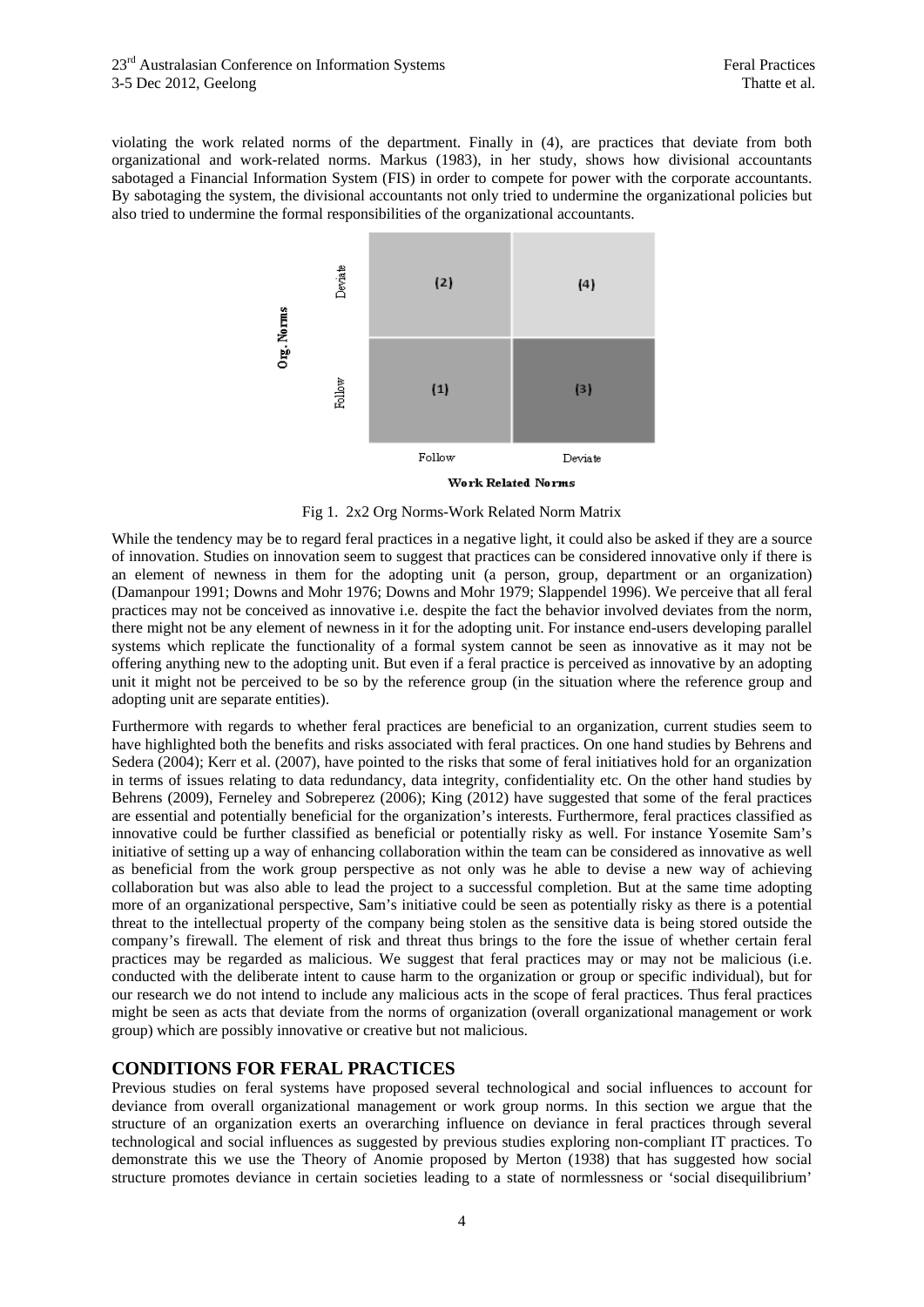where the rules governing human conduct have lost their 'savor or force' (Cohen 1993, p344). Several studies have used this theory in an organizational context, where organizational structure is seen as promoting deviance in organizations (Mainemelis 2010; Warren 2003), but as yet, this theory has not been adopted by the IS community.

Organizational structure has been defined as rules or patterns of relationships, coordination, and communication existing within the organization between different work unit elements (individuals, groups, departments) (Blackburn 1982; Fredrickson 1988; Giddens 1979; Mintzberg 1983). It thus encompasses organizational policies, hierarchal levels, organizational goals and norms. Merton (1938), talking about social structure in general, suggests that structure exerts a "definite pressure" upon certain sections in a social system to engage in non-conforming behavior rather than conforming behavior. He presents two key elements of social structure as influencing deviance in social systems: firstly, the goals which the social system holds as legitimate (Mainemelis 2010) and secondly, the norms which define, control and regulate the acceptable modes or means of achieving those goals. According to Merton's Theory of Anomie, it is suggested that non-confirming or deviant behavior usually arises when a social system lacks appropriate capacity to provide certain individuals or groups within the system with access to legitimate means to achieve system prescribed goals. This condition is known as *Structural Strain* (Farnworth and and Leiber 1989; Guo et al. 2011; Mainemelis 2010; Merton 1938; Warren 2003). Mainemelis (2010), has used this concept in an organizational context, where he defines structural strain as a condition where the resources provided by an organization are insufficient to achieve the organizationally prescribed goals. He similarly argues that structural strain is responsible for generating deviance in organizations. Based on some of the existing studies on non-compliant IT behaviors, it is the view of the authors that feral IT practices in organizations are also driven by structural strain that arises when an organization fails to provide adequate resources to support organizationally prescribed goals. We thus see that Merton's theory of Anomie as appropriate for understanding the potential drivers that lead to feral IT practices.

Studies who have used Merton's theory in an organizational context suggest that the influence of organizational structure on structural strain is mediated by certain social influences. In this paper, we not only discuss the social influences but also the technological influences (see Figure 2 below) based on previous studies on deviant IT behaviors so as to understand how and why they lead to structural strain and ultimately promote feral practices in organizations. We suggest that both these influences (social and technological) produce or are produced by structural strain which has been shown to lead to deviant IT practices (see Figure 2 below). In Figure 2 we also suggest that apart from the technological and social influences which lead to structural strain, there are several supporting factors provided by the organizational structure, such as availability of relevant tools, technical skills etc which mediate the influence of structural strain on feral practices. This argument is based on the variation of Anomie theory proposed by Cloward (1959), who suggests that apart from certain social influences which promote conditions for deviance by generating structural strain, there are other supporting factors (arising from the structure of a society or organization) which mediate the influence of structural strain on deviance. In figure 2, we thus suggest that a mix of social and technological influences and supporting factors arising from the organizational structure, that give rise to feral practices.



Figure 2: Structural Strain as a contributor to feral practices (Adapted from Merton (1938) & Cloward (1959))

**Social Influence:** Some of the potential contextual influences explored in previous research on non-compliant IT usage seem to have been (1) power and political struggles within the organization (Kerr et al. 2007; Markus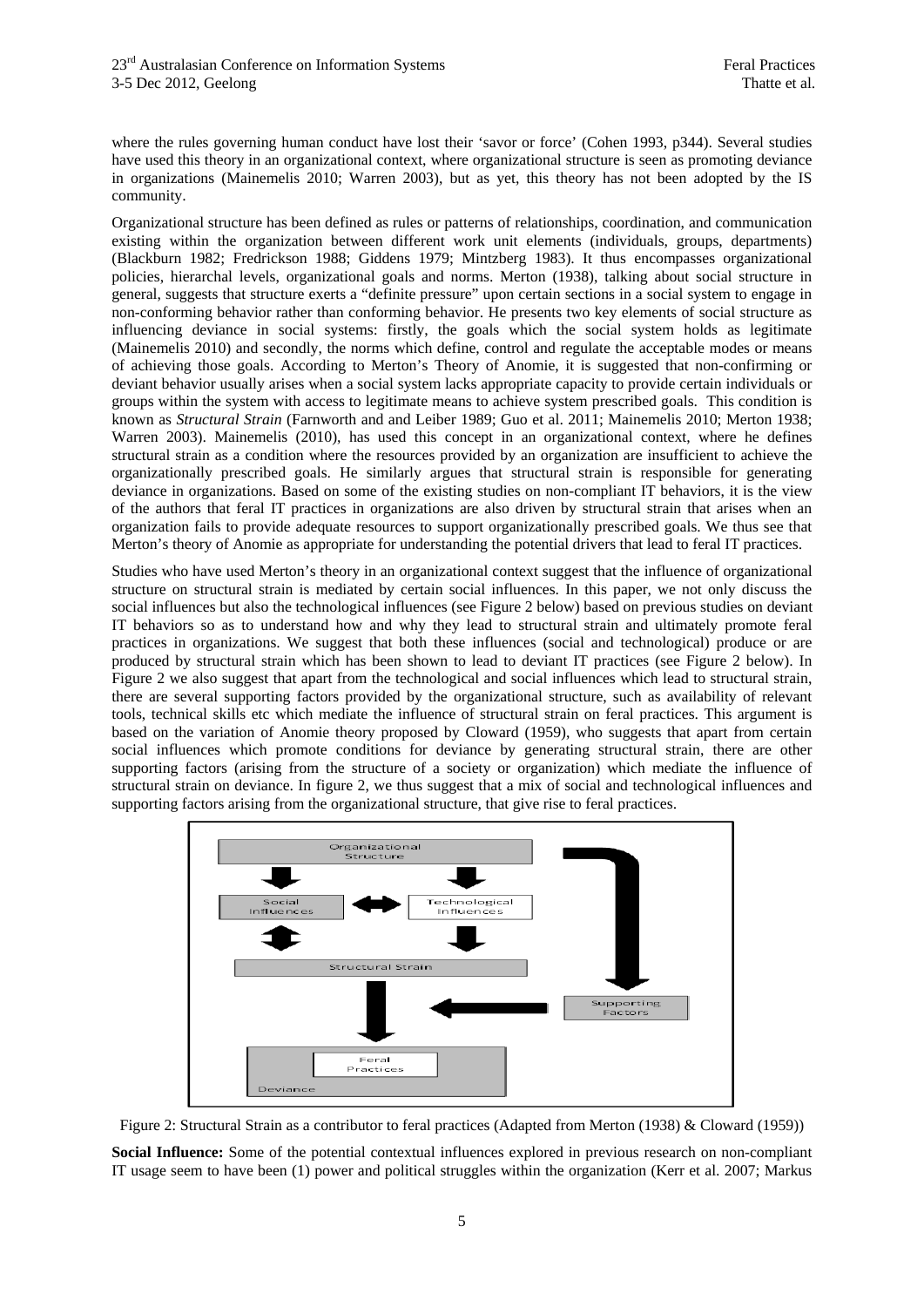1983; Orlikowski 1991) (2) resistance to imposed organizational internal policies or procedures or technology (Azad and King 2008; Ferneley and Sobreperez 2006; Tyre and Orlikowski 1994) (3) lack of understanding regarding appropriate technology use due to absence of appropriate training or other appropriate learning avenues or skills (Boudreau and Robey 2005; Ferneley and Sobreperez 2006; Orlikowski 2000; Orlikowski and Gash 1994; Robey et al. 2002) and (4) influence from internal staff (peers, managers) (Leonardi 2007; Leonardi 2009).

Power has been defined as a capability of an individual or a group to achieve a required outcome or goal (Giddens 1979) whereas resistance is seen as an act of opposition possibly ensuing from perceived loss of power which arises when the individual or group is incapable of achieving its goal (Lapointe and Rivard 2005). Organizational structure which is defined as patterns or rules of interactions, coordination, and communication existing within the organization between different work unit elements (individuals, groups, departments) has been shown to delineate the distribution of power in organizations by providing organizational members access to resources to achieve their goals and also provide legitimacy required to use those resources (Markus 1983). Hence it could be argued that whenever structural strain arises for any reason (i.e. when organizations are incapable of providing its members access to legitimate resources to achieve legitimate goals), it could possibly lead to perceived loss of power that could lead to resistance. Hence power struggles and resistance may arise from structural strain. Previous studies have suggested that power and resistance act as potential contributors towards deviant IT practices in organizations. For instance in the study by Markus (1983), implementation of Financial Information System (FIS) was seen as leading to structural strain as divisional accountants lost control over their data and discretion to conduct tasks as per their requirements. This was ultimately perceived as a loss of power by divisional accountants who then engaged in the development of parallel systems or sabotaging the implemented FIS. Kerr et al. (2007) on the other hand provide an example of how an implemented SAP system was perceived as more of a financial system rather than for operational use. As the organization failed to provide the operational employees with the required technological resources to conduct their tasks, structural strain was seen to occur which was viewed as a loss of power by the operational staff who then engaged in feral practices.

Influence from intra-organizational entities or lack of understanding regarding appropriate technology usage can also be seen to produce structural strain. Organizational structure has been shown to influence the interactions between internal work unit elements. Also structure is seen to influence the distribution of the sources of information within the organization in the form of access to IT, training, advice etc (Leonardi 2007). Studies using these influences to account for deviance seem to suggest that influence from intra-organizational entities or lack of understanding lead to perception of technology as an impediment towards achievement of their goals (Leonardi 2009; Robey et al. 2002). Robey et al. (2002), in their study show that lack of familiarity with the ERP system and their further resistance to learn the system led the users to resort to spreadsheets to achieve their tasks. Leonardi (2009), on the other hand, highlighting the influence of intra-organizational influences, gives an example of how functionality offered by the official system was interpreted incorrectly due to interactions amongst employees which led to a perception of inadequacy of the system during its usage. This ultimately led to resistance to use of the technology.

**Technological Influences:** Organizations typically set specific expectations and norms (via internal policies and procedures, and the like) regarding the appropriate use of internal corporate IT resources. According to Orlikowski (1992), the organization's technology infrastructure, considered as a resource, not only embodies certain physical or material characteristics but also incorporates the structural properties (rules, norms, relationships) of the social system. The embedded structural properties not only enable users to perform certain tasks but also constrain some of them. When it is perceived that IT is not providing adequate means to achieve work related goals, deviance may be seen to occur. Studies by Behrens and Sedera (2004), Behrens (2009); Kerr and Houghton (2008); Kerr et al. (2007) and Leonardi (2011) seem to suggest that human actors, when confronted with technical limitations or constraints offered by the officially sanctioned systems, often resort to workarounds in order to achieve their intended goals. The technology constraints or limitations that have often been discussed are a perceived lack of functionality (Boudreau et al. 2005; Strong et al. 2010), inflexibility (Orlikowski 1992; Orlikowski 1996) and poor system quality (Azad and King 2011; Tyre and Orlikowski 1994; Volkoff et al. 2007). In order to address these constraints, users may either resort to alternative technologies or manipulate the current technology to achieve the desired ends outside the purview of the organizational norms. This has been illustrated by Behrens (2009), who gives an example of a web-based system (which was perceived by management as feral) that was developed to replace the current ERP system as it didn't offer the required functionality the users needed. Similarly Orlikowski (1991) provides an example of how consultants in a large software consulting firm manipulated the internal system in order to achieve the flexibility they needed to conduct their jobs.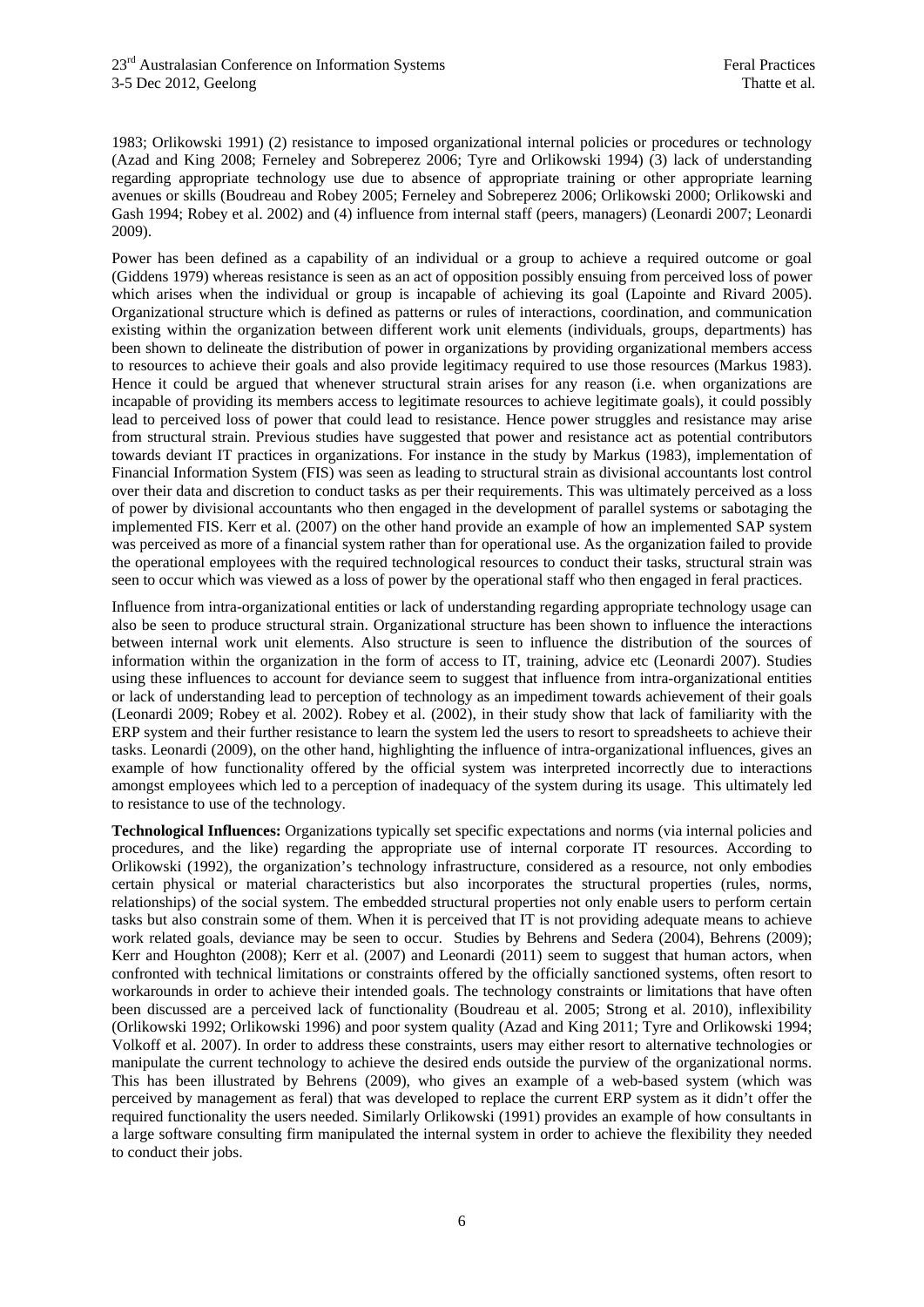While studies have shown how technological constraints lead to deviant behavior, it appears very few studies have analyzed the role of new technology capabilities leading to the same behavior. Switching to this perspective would enable us to understand how the capabilities of latest technologies would seem to facilitate structural strain. Consumerization of IT has put more technologies in the hands of the end users than ever before. This latest generation of technologies have been characterized by ease of use, easy availability and relatively low cost. At the same time users have grown more skilled in these technologies not only due to greater exposure but also due to easy availability of knowledge regarding the use of these technologies (Dearstyne 2007; King 2012). Because of this it could be said that users might be setting higher expectations with regards to the capabilities of the organization's existing technology infrastructure. When these organizations are seen as incapable or unwilling to provide the end-users with the desired capabilities, it could be said that structural strain might occur. End-users might thus resort to new technologies outside the purview of the organization's management in order to achieve their goals.

While we have tried to understand the social and the technological influences behind feral practices in isolation, we perceive that both these influences would have a bearing on each other. Studies do suggest that technology does have an influence on power relationships in organization and thus sometimes promotes resistance (Orlikowski 1992). On the other hand it is also suggested that the existing power relationships would influence how technology is designed, deployed and used in organization (Orlikowski 1992). This relationship is shown by the two-way arrow between the technological and social influences in Figure 2.

**Mediation of supporting factors:** While existing studies on feral practices seem to suggest structural strain as one of the pre-conditions for deviance, it could be added that apart from structural strain, another important influence might be the availability of relevant illegitimate opportunities/means to engage in deviant behavior. While structure does place constraints on the access to legitimate means, it similarly places constraints on the availability of illegitimate means as well, thus arguing that not every individual or a group would have equal access to the illegitimate opportunities to engage in deviant behavior (Cloward (1959); Cloward and Ohlin (1960); Merton (1959)). Thus the type of environment an individual or a group is situated in would influence the relative access to the illegitimate opportunities and thus would influence the nature of deviant behavior. In the context of feral practices, some of the supporting factors that might be suggested which could influence the availability to illegitimate opportunities/means could be the availability of relevant technological tools, technical skills, budget, support from the supervisors or local managers or peers, availability of time, and existing compliance structures (Lehman and Ramanujam 2009) to monitor feral initiatives and enforce organizational level norms etc. It could be added that consumerization of IT could be providing further opportunities to end users to engage in feral practices as relevant tools to engage in these behaviors are relatively easily accessible and convenient to use.

Looking at the current studies on feral systems, it appears that there is a great deal of focus on uncovering the technological and social influences behind deviance, but considerably less focus on understanding what supporting factors give rise to this behavior. Furthermore the concept of structural strain, though evident in the examples provided by the existing studies, has not been explicitly discussed as the potential cause for deviant IT practices. This model thus provides a comprehensive picture about feral practices by explaining why feral practices emerge, what technological and social factors might promote these practices and also identifying what supporting factors might be responsible for generating this behavior. We currently see no studies which have taken this comprehensive approach in accounting for non-compliant IT behaviors associated with feral practices.

**CONCLUSION**<br>We see that our paper makes three important contributions in IS research. Firstly we argue that taking a practice perspective, where the focus is more on the usage of IT systems enables us to develop a greater understanding of the phenomenon. Orlikowski (2000) similarly advocates the focus on usage by suggesting that researchers and managers assessing the performance impact of technological investment would get better results when they place a greater emphasis on understanding how technology is being used in the day-to-day activities of the endusers. She adds that 'whether and how people interact' with technology in their work activities and 'not the mere presence' of technology, influences the performance outcomes and consequences of IT (Orlikowski 2000, p425). Furthermore a practice perspective not only allows us to focus on usage but also explore the perceptions of the end-users who engage in those behaviors and also account for the social contextual influences behind them. We thus see that taking a practices perspective would provide a holistic view of the phenomenon.

We further see that taking a practices perspective opens the door to considering a whole range of feral initiatives of the end-users which not only includes use of systems which reside outside the corporate IT infrastructure, but also includes the ones which are a part of the organization's infrastructure but used in a feral ways by the endusers. This also opens the possibility to incorporate the concept of non-usage (which includes behaviors where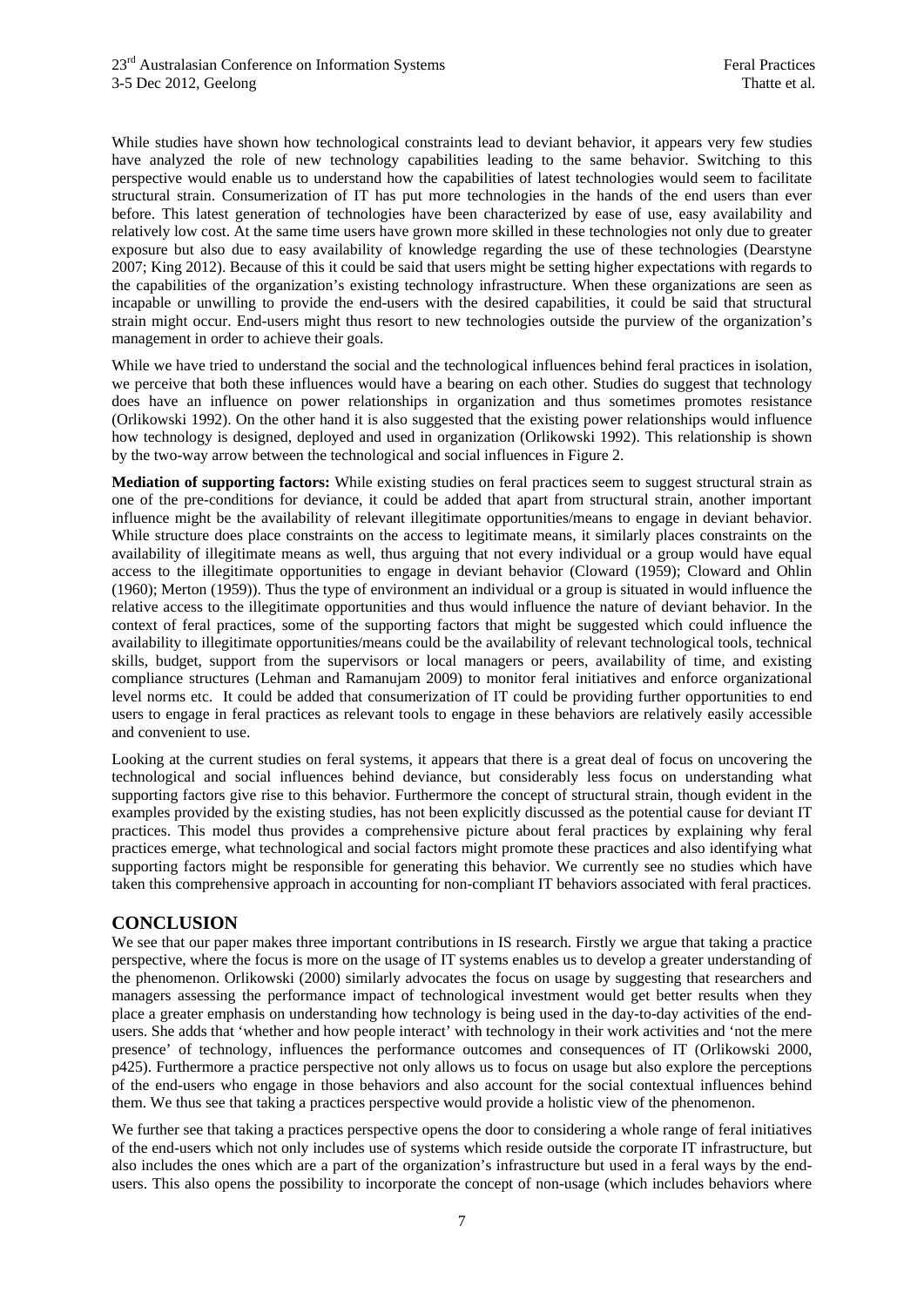the users avoid the use of corporate systems altogether resorting to alternative means) or delegated usage (which includes design of smart systems where there is minimum human intervention required). While not explored in this study, we see that understanding different patterns of IT usage would open researchers to new range of feral practices.

We ultimately see that taking a practice perspective makes more logical sense taking into consideration the current organizational IT landscape. Recent trends of BYOD (Bring Your Own Device) or Consumerization of IT have blurred the lines between the official and unofficial systems. With IT becoming more pervasive, user friendly and easy to use, users now seem to have greater accessibility and knowledge on IT. Statistics provided by Gartner and PwC seem to suggest that end users have a greater sense than the corporate IT department of what products and services are suitable to their needs and thus seem have greater control on IT spending than the corporate IT department (King 2012). But at the same time, the IT department still holds the responsibility for ensuring that the end-users use IT in a manner which doesn't jeopardize the organizations interests. Hence the focus seems to be not just on what IT systems the users use but also on the usage of IT systems as per the organizations standards and policies.

Secondly, by outlining the scope of feral practices, we suggest that feral practices are not all bad news for an organization. We argue that while some feral practices are potentially risky and may be of concern to an organization, there are others which might be potentially beneficial and may act as a source of innovation. Hence organizations need to understand how to maintain a balance of policies which on one hand discourages end-users from engaging in the potentially risky IT practices and at the same time encourages innovative and potentially beneficial practices which could add value to the organization. Currently very few studies have attempted to highlight the innovative and beneficial aspects of feral practices and hence there is need of a greater research which explores the ways in which these practices could add value to an organization.

Finally this study provides a comprehensive model which not only explains why feral practices come about but also highlights some of the social, technological and supporting influences which promote this behavior. We see this model being useful in understanding feral practices of end users in organizations. This model actually draws on Merton's theory of Anomie which has been extensively used to understand deviance in societies as well as organizations. The theory's extensive application in the organizational deviance literature makes it suitable for understanding feral practices where the focus is on the deviant IT behaviors of the end users. Currently we see no studies on feral practices offering a coherent view of why feral practices come about and what influences drive them. As this study draws from previous studies on non-compliant IT behaviors, the model that we have developed incorporates all the different views offered by the studies under a single model and thus provides a holistic view of these practices.

#### **REFERENCES**

- Azad, B., and King, N. "Enacting computer workaround practices within a medication dispensing system," *European Journal of Information Systems* (17) 2008, p 15.
- Azad, B., and King, N. "Institutionalized computer workaround practices in a Mediterranean country: an examination of two organizations," *European Journal of Information Systems*) 2011, p 15.
- Behrens, S. "Shadow systems: the good, the bad and the ugly," *Communications of the ACM* (52:2) 2009, p 6.
- Behrens, S., and Sedera, W. "Why Do Shadow Systems Exist after an ERP Implementation? Lessons from a Case Study," *Association for Information Systems*) 2004, p 15.
- Blackburn, R. S. "Dimensions of Structure: A Review and Reappraisal," *Academy of Management Review* (7:1) 1982, p 8.
- Boudreau, M.-C., and Robey, D. "Enacting Integrated Information Technology: A Human Agency Perspective," *Organization Science* (16:1) 2005, p 16.
- Cloward, R. A. "Illegitimate Means, Anomie, and Deviant Behavior," *American Sociological Review* (24:2) 1959, p 13.
- Cloward, R. A., and Ohlin, L. E. "Delinquency and Opportunity," in: *Criminology Theory: Selected Classical Readings,* G. Eccleston (ed.), Anderson Publishing Co., Cincinnati, OH 1960.
- Cohen, D. V. "Creating and Maintaining Ethical Work Climates: Anomie in the Workplace and Implications for Managing Change," *Business Ethics Quarterly* (3:4) 1993, p 16.
- Damanpour, F. "Organizational Innovation: A Meta-Analysis of Effects of Determinants and Moderators," *Academy of Management Journal* (34:3) 1991, p 36.
- Dearstyne, B. W. "Blogs, Mashups, & Wikis Oh, My!," *Information Management Journal* (41:4) 2007, p 8.
- Downs, G. W., and Mohr, L. B. "Conceptual Issues in the Study of Innovation," *Administrative Science Quarterly* (21:4) 1976, p 15.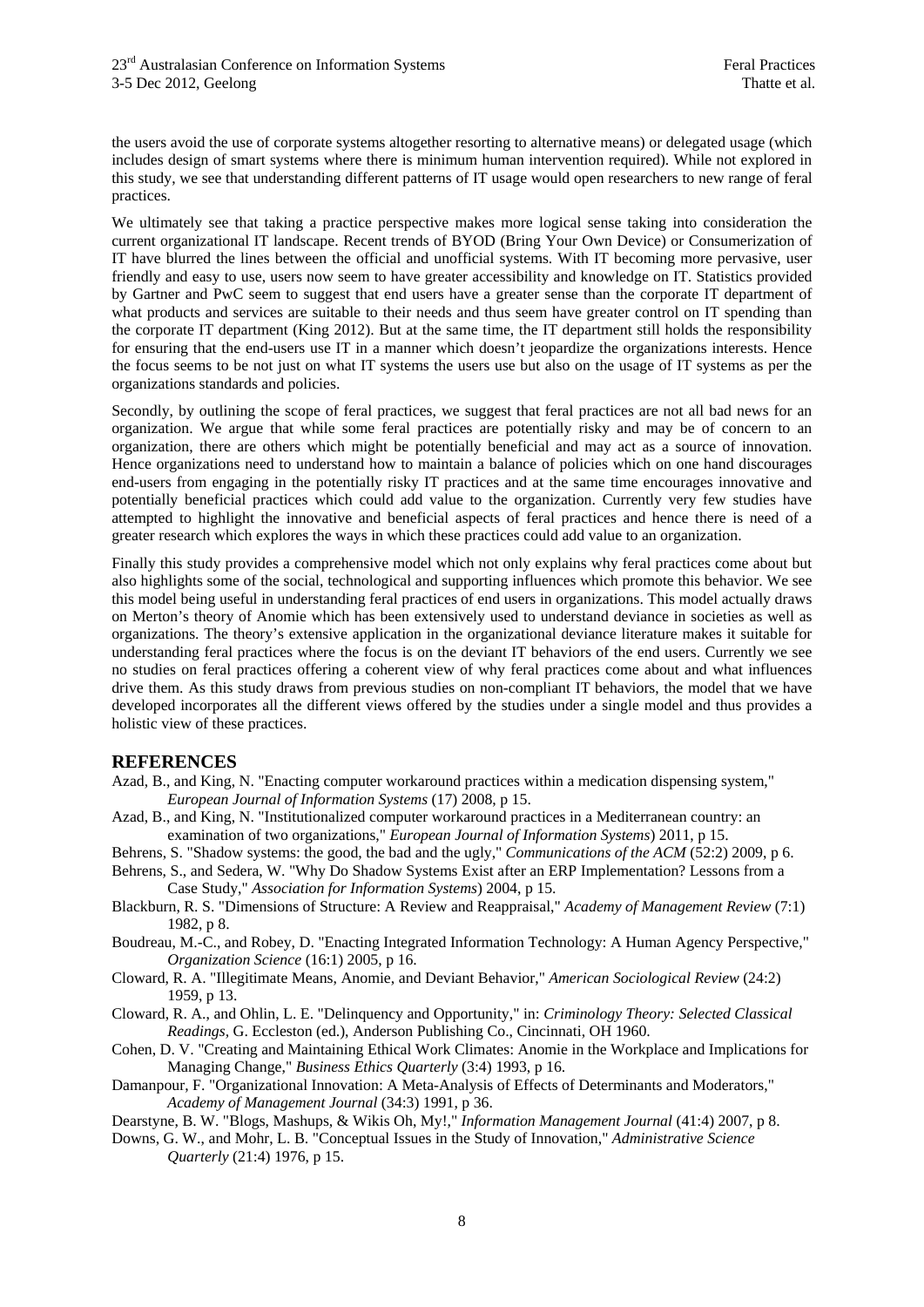- Downs, G. W., and Mohr, L. B. "Toward a Theory of Innovation," *Administration and Society* (10:4) 1979, p 30.
- Dubin, R. "Deviant Behavior and Social Structure: Continuities in Social Theory," *American Sociological Review* (24:2) 1959, p 18.
- Farnworth, M., and Leiber, M. J. "Strain Theory Revisited: Economic Goals, Educational Means, and Delinquency," *American Sociological Review* (54:2) 1989, p 12.
- Ferneley, E. H., and Sobreperez, P. "Resist, comply or workaround? An examination of different facets of user engagement with information systems," *European Journal of Information Systems* (15) 2006, p 12.
- Finnegan, P., and Longaigh, S. N. "Examining the effects of information technology on control and coordination relationships: an exploratory study in subsidiaries of pan-national corporations," *Journal of Information Technology* (17:3) 2002, p 15.
- Fredrickson, J. W. "The Strategic Decision Process and Organizational Structure," *Academy of Management Review* (11:2) 1988, p 18.
- Giddens, A. *Central Problems in Social Theory: Action, Structure and Contradiction in Social Analysis* The Macmillan Press Ltd, London and Basingstoke, 1979.
- Guo, K. H., Yuan, Y., Archer, N. P., and Connelly, C. E. "Understanding Nonmalicious Security Violations in the Workplace: A Composite Behavior Model," *Journal of Management Information Systems* (28:2) 2011, p 34.
- Kerr, D., and Houghton, L. "Feral Systems: The Likely Effects on Business Analytics Functions in an Enterprise Resource Planning System Environment," *Association for Information Systems*) 2008.
- Kerr, D. V., Houghton, L., and Burgess, K. "Power Relationships that lead to the Development of Feral Systems," *Australasian Journal of Information Systems* (14:2) 2007, p 12.
- King, J. "The Upside of Shadow IT," www.computerworld.com, 2012.
- Kobayashi, M., Fussell, S. R., Xiao, Y., and Seagull, F. J. "Work Coordination, Workflow, and Workarounds in a Medical Context," CHI EA '05 CHI '05 extended abstracts on Human factors in computing systems, ACM, Portland, Oregon, USA, 2005.
- Koopman, P., and Hoffman, R. R. "Work-arounds, Make-work, and Kludges," *Human Centered Computing* (18:6) 2003, p 6.
- Lapointe, L., and Rivard, S. "A Multilevel Model of Resistance to Information Technology Implementation," *MIS Quarterly* (29:3) 2005, p 31.
- Lehman, D. W., and Ramanujam, R. "Selectivity in Organizational Rule Violations," *Academy of Management Review* (34:4) 2009, p 15.
- Leonardi, P. M. "Activating the Informational Capabilities of Information Technology for Organizational Change," *Organization Science* (18:5) 2007, p 29.
- Leonardi, P. M. "Why Do People Reject New Technologies and Stymie Organizational Changes of Which They Are in Favor? Exploring Misalignments Between Social Interactions and Materiality," *Human Communication Research* (35:3) 2009, p 35.
- Leonardi, P. M. "When Flexible Routines Meet Flexible Technologies: Affordance, Constraint, and the Imbrication of Human and Material Agencies," *MIS Quarterly* (35:1) 2011, p 21.
- Mainemelis, C. "Stealing Fire: Creative Deviance in the Evolution of New Ideas," *Academy of Management Review* (35:4) 2010, p 21.
- Markus, L. M. "Power, Politics, and MIS Implementation," *Communications of the ACM* (26:6) 1983, p 15.
- Merton, R. K. "Social Structure and Anomie," *American Sociological Review* (3:5) 1938, p 11.
- Merton, R. K. "Social Conformity, Deviation, and Opportunity Structures: A Comment on the Contributions of Dubin and Cloward," *American Sociological Review* (24:2) 1959, p 13.
- Mintzberg, H. *Structure in Fives* Prentice Hall Inc. , Engelwood Cliffs, New Jersey 1983.
- Orlikowski, W. J. "Integrated information environment or matrix of control? The contradictory implications of information technology," *Accounting, Management and Information Technologies* (1:1) 1991, p 34.
- Orlikowski, W. J. "The Duality of Technology: Rethinking the Concept of Technology in Organizations," *Organization Science* (3:3) 1992, p 30.
- Orlikowski, W. J. "Improvising Organizational Transformation Over Time: A Situated Change Perspective," *Information Systems Research* (7:1) 1996, p 30.
- Orlikowski, W. J. "Using Technology and Constituting Structures : A Practice Lens for Studying Technology in Organizations," *Organization Science* (11:4) 2000, p 25.
- Orlikowski, W. J., and Gash, D. C. "Technological frames: making sense of information technology in organizations," *ACM Transactions on Information Systems* (12:2) 1994, p 34.
- Reckwitz, A. "Toward a Theory of Social Practices : A Development in Culturalist Theorizing," *European Journal of Social Theory* (5:2) 2002, p 21.